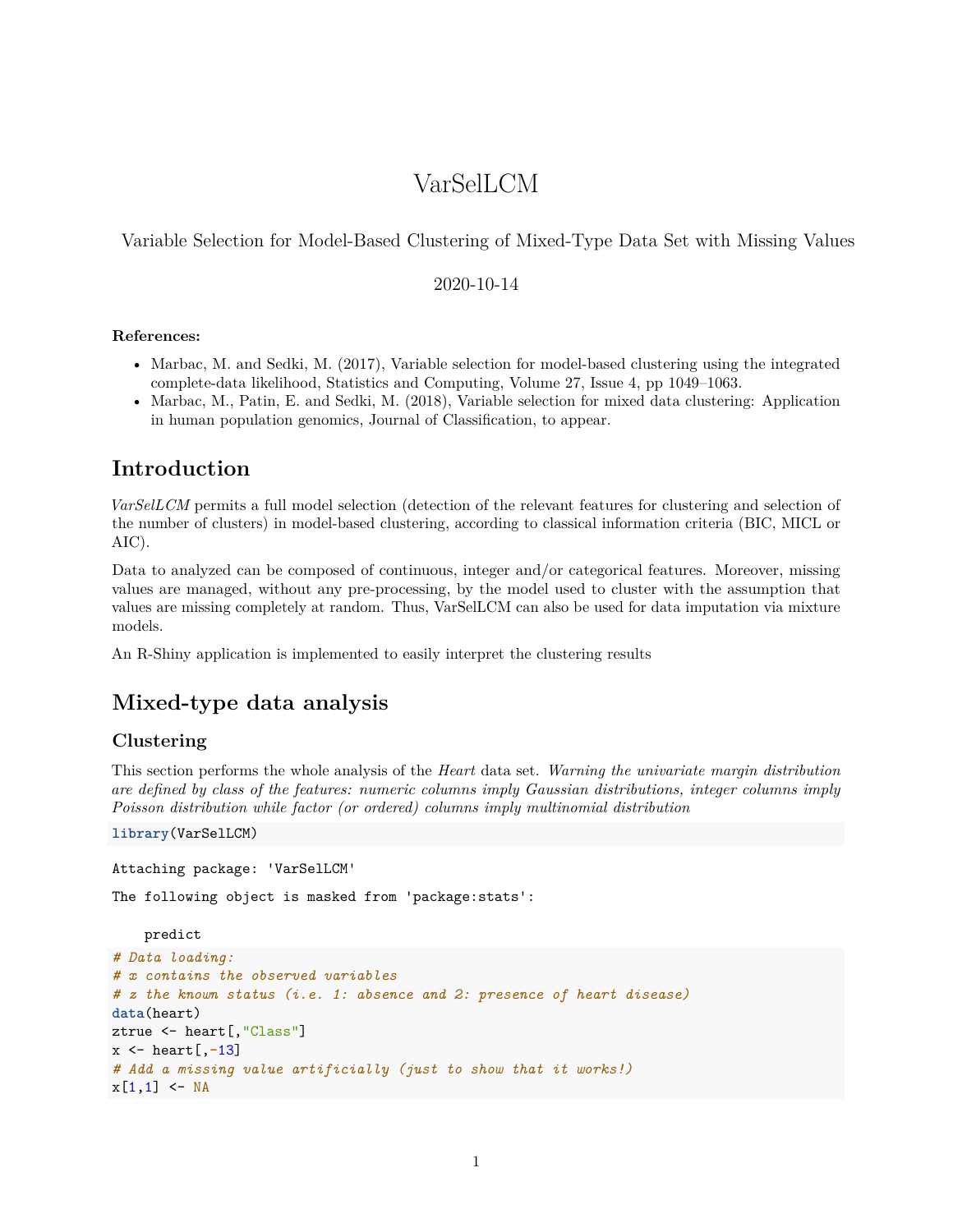Clustering is performed with variable selection. Model selection is done with BIC because the number of observations is large (compared to the number of features). The number of components is between 1 and 3. Do not hesitate to use parallelization (here only two cores are used).

```
# Cluster analysis without variable selection
res_without <- VarSelCluster(x, gvals = 1:3, vbleSelec = FALSE, crit.varsel = "BIC")
```

```
# Cluster analysis with variable selection (with parallelisation)
res_with <- VarSelCluster(x, gvals = 1:3, nbcores = 2, crit.varsel = "BIC")
```
Comparison of the BIC for both models: variable selection permits to improve the BIC

**BIC**(res\_without)

 $[1] -6516.216$ **BIC**(res\_with)

 $[1] -6509.506$ 

Comparison of the partition accuracy. ARI is computed between the true partition (ztrue) and its estimators. ARI is an index between 0 (partitions are independent) and 1 (partitions are equals). Variable selection permits to improve the ARI. Note that ARI cannot be used for model selection in clustering, because there is no true partition.

**ARI**(ztrue, **fitted**(res\_without))

[1] 0.2218655

**ARI**(ztrue, **fitted**(res\_with))

[1] 0.2661321

To obtained the partition and the probabilities of classification

*# Estimated partition* **fitted**(res\_with)

```
[1] 1 1 2 1 1 1 1 1 1 1 1 1 2 1 2 1 1 1 1 2 1 2 2 2 2 2 1 2 1 1 1 1 2 1 1 1 1
[38] 1 2 2 2 2 2 2 1 2 1 2 1 1 1 2 2 2 2 2 1 1 1 1 2 1 2 2 1 1 2 2 2 2 1 2 2 1
[75] 1 1 1 2 2 2 1 1 1 2 1 2 2 1 2 1 2 2 1 1 2 1 1 1 1 2 2 1 2 1 1 1 1 1 1 2 1
[112] 2 2 2 2 2 2 1 1 1 1 1 1 2 2 2 1 2 2 1 1 1 2 1 2 2 2 1 2 1 1 2 1 1 2 1 2 1
[149] 2 2 2 2 2 1 2 2 1 2 1 1 1 1 2 1 2 1 2 2 1 1 1 1 1 1 2 1 1 2 1 2 2 1 2 1 2
[186] 2 1 1 2 1 2 1 2 2 2 2 1 2 1 1 1 1 1 1 1 2 2 1 1 2 1 2 2 1 2 2 2 1 1 2 1 1
[223] 2 1 2 1 1 1 2 1 1 1 2 1 1 1 2 1 2 2 1 2 1 1 2 1 1 2 2 1 1 2 2 1 2 2 1 1 2
```
[260] 2 2 1 2 2 2 2 2 2 1 1

```
# Estimated probabilities of classification
head(fitted(res_with, type="probability"))
```
class-1 class-2 [1,] 0.9999917 8.261951e-06 [2,] 0.6334590 3.665410e-01 [3,] 0.1755275 8.244725e-01 [4,] 1.0000000 4.443511e-08 [5,] 0.9961151 3.884906e-03 [6,] 0.9547813 4.521875e-02

To get a summary of the selected model.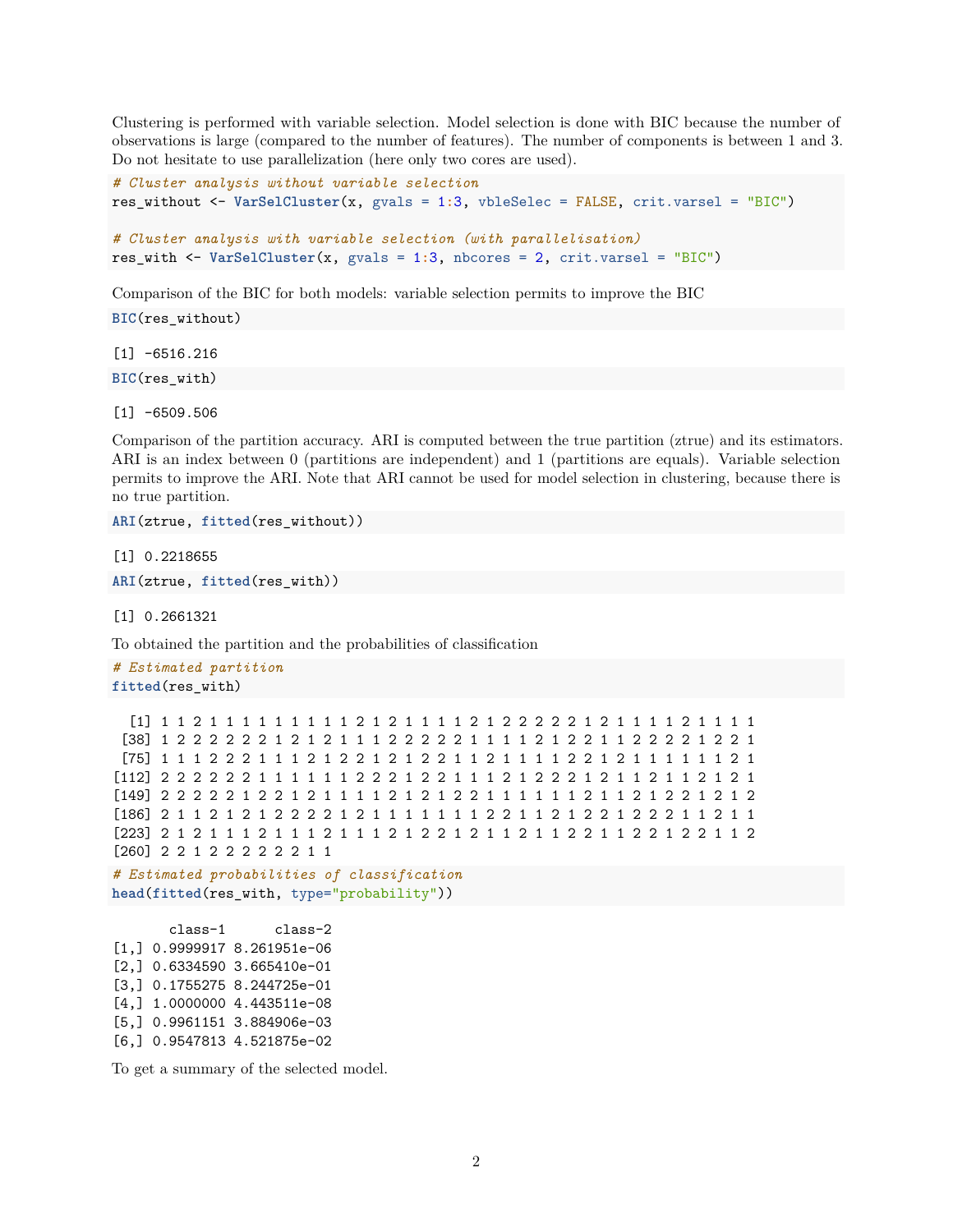*# Summary of the best model* **summary**(res\_with)

Model:

```
Number of components: 2
Model selection has been performed according to the BIC criterion
Variable selection has been performed, 8 ( 66.67 % ) of the variables are relevant for clustering
```
Discriminative power of the variables (here, the most discriminative variable is MaxHeartRate). The greater this index, the more the variable distinguishes the clusters.

**plot**(res\_with)

Warning: Use of `df\$rg` is discouraged. Use `rg` instead. Warning: Use of `df\$discrim.power` is discouraged. Use `discrim.power` instead. Warning: Use of `df\$variables` is discouraged. Use `variables` instead. Warning: Use of `df\$discrim.power` is discouraged. Use `discrim.power` instead. Warning: Use of `df\$rg` is discouraged. Use `rg` instead. Warning: Use of `df\$discrim.power` is discouraged. Use `discrim.power` instead. Warning: Use of `df\$variables` is discouraged. Use `variables` instead.

Discriminative power



**plot**(x=res\_with, y="MaxHeartRate")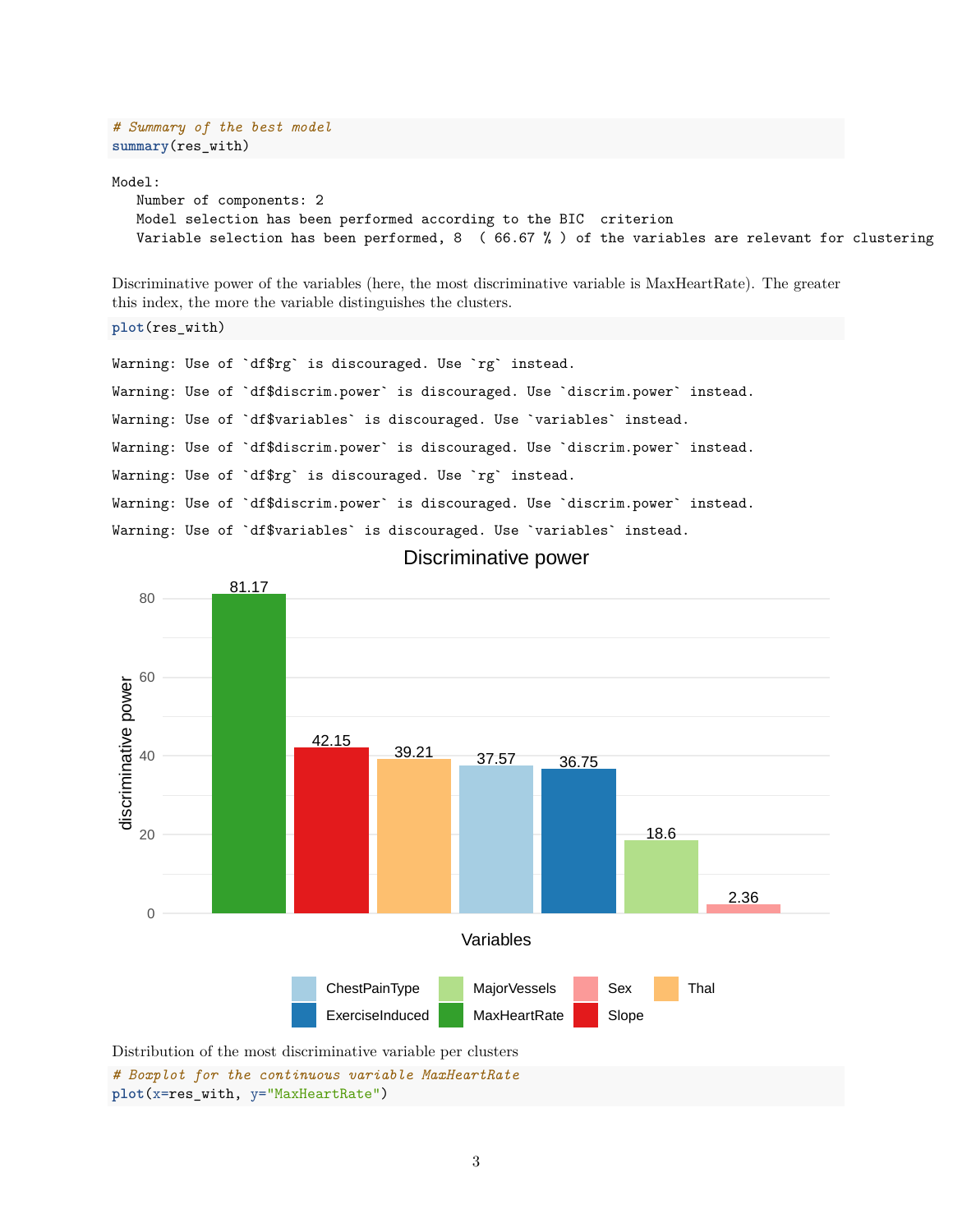

Warning: Use of `df\$x` is discouraged. Use `x` instead.

Empirical and theoretical distributions of the most discriminative variable (to check that the distribution is well-fitted)

*# Empirical and theoretical distributions (to check that the distribution is well-fitted)* **plot**(res\_with, y="MaxHeartRate", type="cdf")

Warning: Use of `df\$x` is discouraged. Use `x` instead.

Warning: Use of `df\$x` is discouraged. Use `x` instead.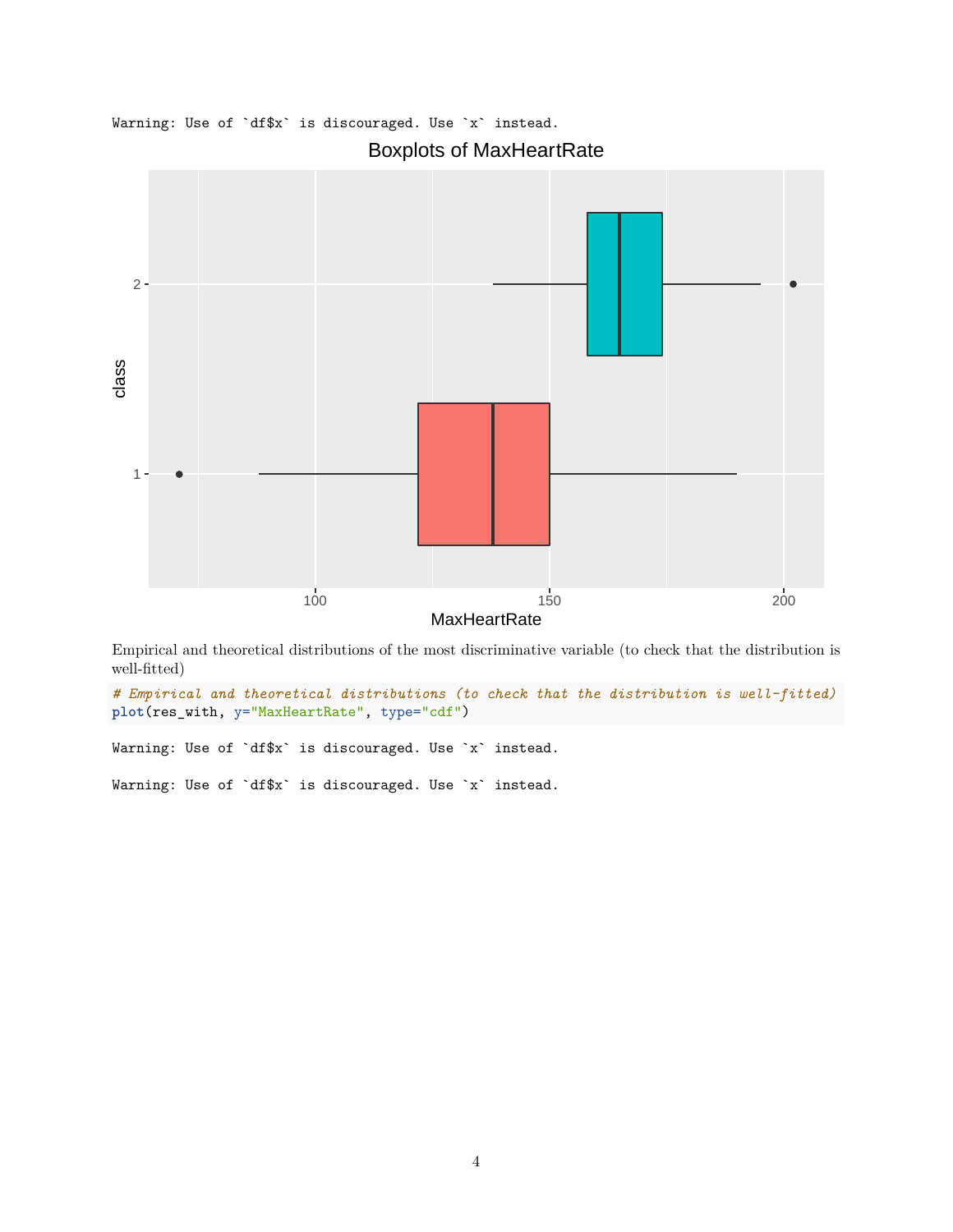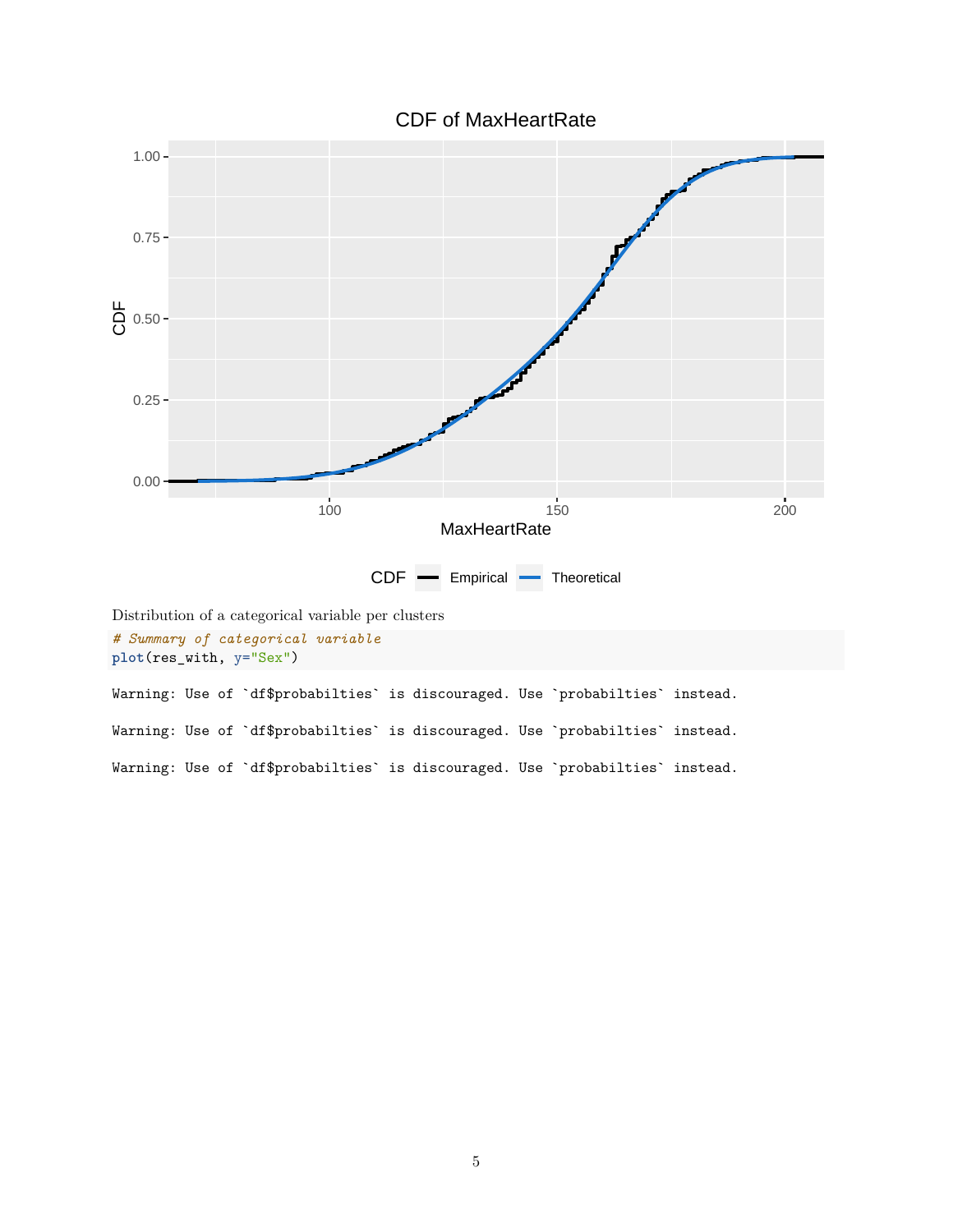

### Distribution per class of Sex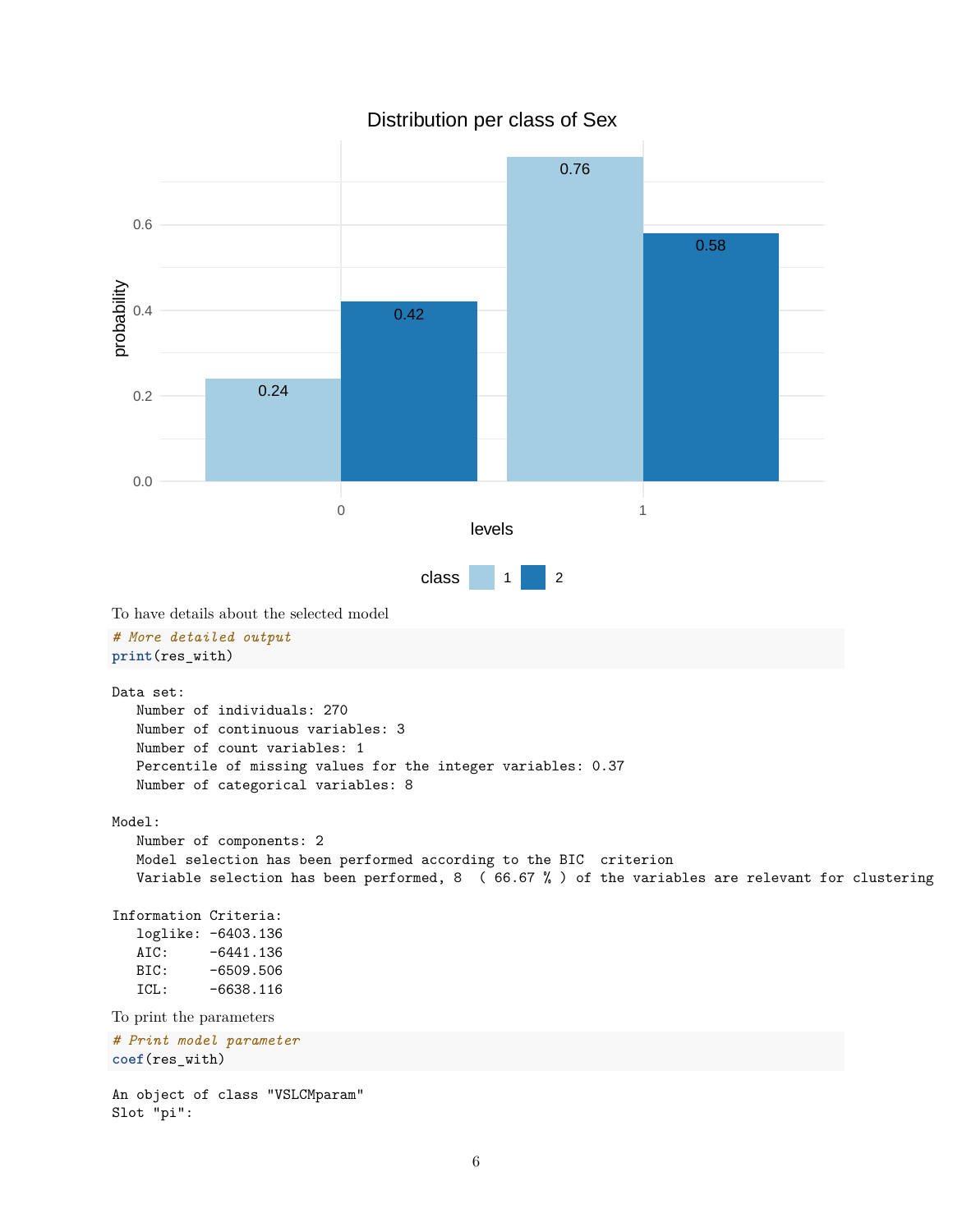```
class-1 class-2
0.5221109 0.4778891
Slot "paramContinuous":
An object of class "VSLCMparamContinuous"
Slot "pi":
numeric(0)
Slot "mu":
                 class-1 class-2
RestBloodPressure 131.3444 131.3444
SerumCholestoral 249.6593 249.6593
MaxHeartRate 135.4166 165.2587
Slot "sd":
                 class-1 class-2
RestBloodPressure 17.82850 17.82850
SerumCholestoral 51.59043 51.59043
MaxHeartRate 20.98135 13.14847
Slot "paramInteger":
An object of class "VSLCMparamInteger"
Slot "pi":
numeric(0)
Slot "lambda":
    class-1 class-2
Age 58.11338 50.32062
Slot "paramCategorical":
An object of class "VSLCMparamCategorical"
Slot "pi":
numeric(0)
Slot "alpha":
$Sex
               0 1
class-1 0.2358078 0.7641922
class-2 0.4166330 0.5833670
$ChestPainType
                1 2 3 4
class-1 0.08922301 0.03291638 0.1738640 0.7039966
class-2 0.05752332 0.28954321 0.4223078 0.2306257
$FastingBloodSugar
              0 1
class-1 0.8518519 0.1481481
class-2 0.8518519 0.1481481
$ResElectrocardiographic
               0 1 2
```

```
7
```